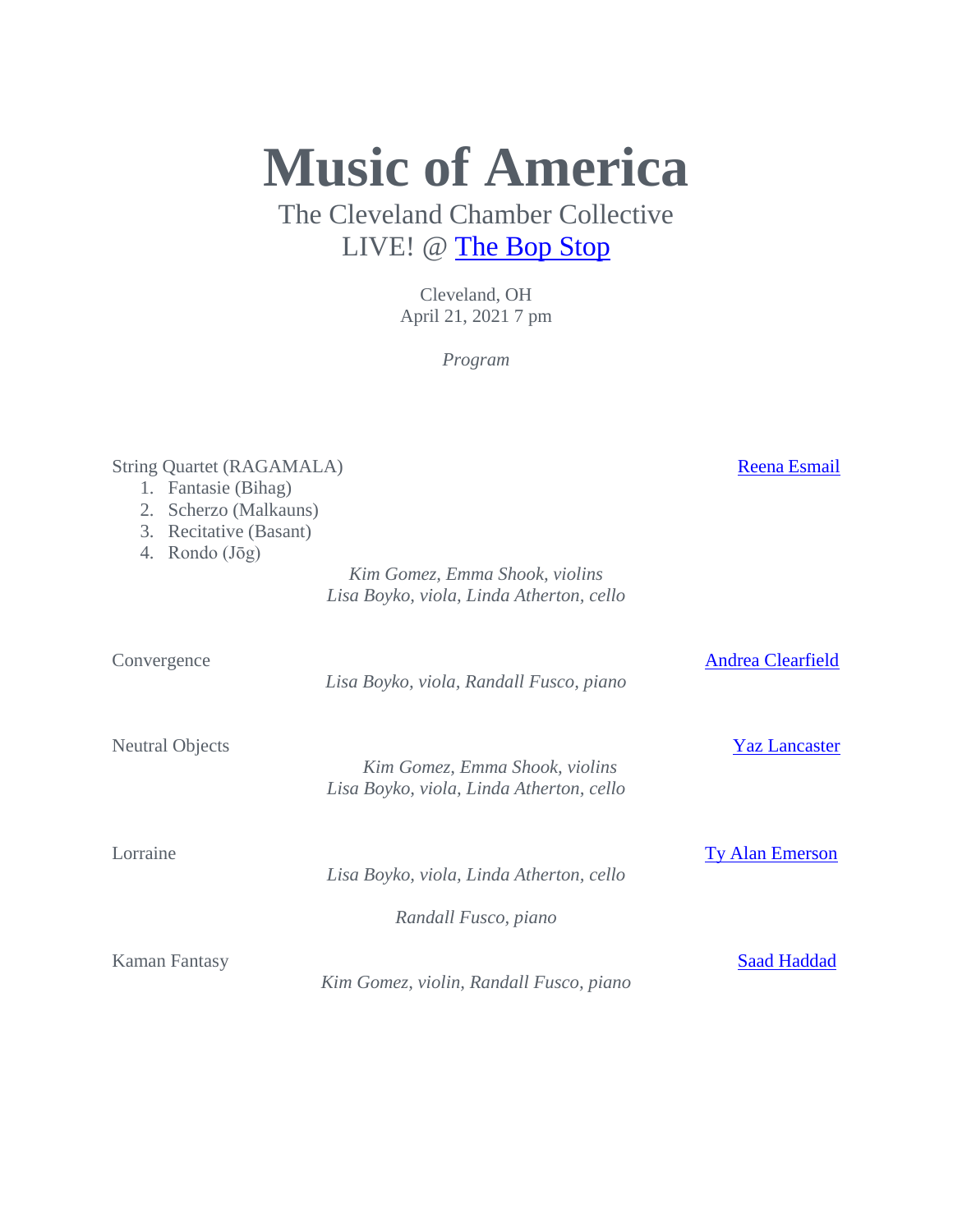#### **PROGRAM NOTES**

## **String Quartet (Ragamala)**

During the year I spent in India, I began to notice a beautiful thing that would happen at concerts. When the artist would announce the raag to be sung or played that evening, immediately, and almost subconsciously, many of the cognoscenti in the audience would begin humming the characteristic phrases or 'pakads' of that raag quietly to themselves, intoning with the drone that was already sounding on stage. It had a magical feeling – as if that raag was present in the air, and tiny wisps of it were already starting to precipitate into the audible world in anticipation of the performance. It felt like a connection between the audience and the performer, as they prepared themselves to enjoy what was to come. Each movement of this quartet opens in exactly the same way, and it is inspired by those quiet intonations.

After the opening phrases, each movement diverges into its own distinct character. The first movement is a Fantasie inspired by the beautiful raag Bihag which layers phrases over one another to create large shapes separateed by the silence of pure drones. The second movement is a vivacious and rhythmic setting of a Malkauns taan, which to the western ear, always seems to be pulling to a dominant rather than a tonic. The third movement is in the contemplative Basant – a raag that signifies the season of spring in Hindustani music. And the fourth movement is in the complex and multi-faceted Jog, a simgle raag which seems to contain western notions of both 'major' and 'minor' within it.

In Hindustani music, the elaboration of a single raag can often take an hour. I didn't mean for this piece to exhaust these raags, but rather provide little snapshots of particular features and characters of each raag that I find beautiful and special about each one.

#### **Convergence**

*Convergence* was commissioned by and dedicated to Barbara Westphal, my esteemed colleague and acclaimed violist. We spent many summers together at the Sarasota Music Festival. The work is built on the intervallic, melodic and harmonic materials heard in the opening two measures. These elements return in variation throughout the work; aggressive, lyrical, energetic and evocative. The viola and piano are equal partners, engaging in dialogue with these musical materials. Through the process of their dynamic exchange, their expressions converge and transform into a new synthesis. Convergence was released on Bridge Records in February, 2015, Barbara Westphal, viola, Christian Ruvolo, piano.

**Neutral Objects**

for string quartet, 3min / 6.5min (extended version), written for [JACK Quartet](http://jackquartet.com/)

*Milk, red hats, masks, toilet paper, soap, fireworks, straws, stamps & mailboxes.*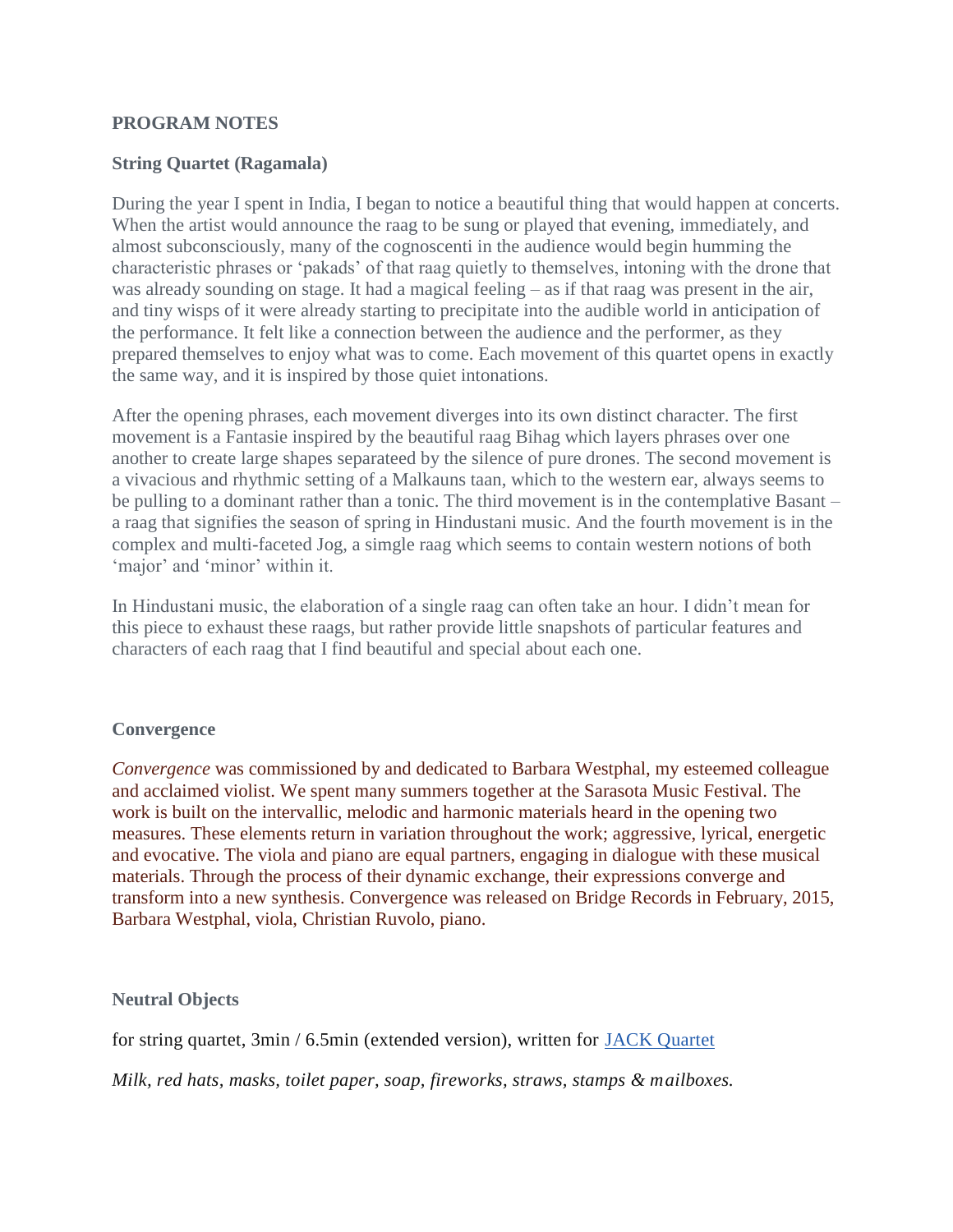In times of violence, protest & upheaval, "neutral objects" come to stand in the place of events, effectively "de-neutralizing" them as they become situated in new contexts. These objects on their own, decontextualized, represent the everyday.

Recording: Christopher Otto & Austin Wulliman, violins John Pickford-Richards, viola Jay Campbell, cello

Written for & premiered at the National Sawdust Digital Discovery Festival New Works Commission; Mentors for this commission include Marcos Balter, Steve Smith, Ellen Reid, Jeffrey Zeigler, Andy Bart, the members of JACK Quartet, Pamela Z, Chris Grymes and Karen Wong. Special thanks to Artistic Producer Eve O'Donnell, Technical Director Charles Hagaman, Sound Designer Garth MacAleavey, Lighting Designer Sharif Mekawy & Artistic Director Paola Prestini.

#### **Lorraine**

*In Memoriam Lorraine Emerson*. This emotional memory was composed on the first Mother's Day following her death. Music begins where words fail.

## **Kaman Fantasy**

**Kaman Fantasy** (pronounced KA-men) takes its name from 'kamanjah,' the Arabic word for 'violin.' The piece is an exploration of the Arabic 'maqamat' (sets of scales) and rhythms in a Western classical context. The music embraces both traditions, often swaying back and forth between Arabic and Western idioms. Since the piano itself is not found in the Arab musical canon, I decided to prepare the instrument's middle range in an effort to mimic the sound of a common Middle Eastern instrument, the 'qanun.' As a first generation Arab-American, I have often found myself shifting between both cultures in the way that I think and act, sometimes voluntarily, most times not. **Kaman Fantasy** is a reflection on those experiences.

## **Composer Biographies**

#### **Reena Esmail**

Indian-American composer [Reena Esmail](https://reenaesmail.com/) works between the worlds of Indian and Western classical music, and brings communities together through the creation of equitable musical spaces.

Esmail's work has been commissioned by ensembles including the [Los Angeles Master](https://lamasterchorale.org/)  [Chorale,](https://lamasterchorale.org/) [Kronos Quartet,](http://kronosquartet.org/) [Imani Winds,](http://www.imaniwinds.com/) [Richmond Symphony,](https://www.richmondsymphony.com/) [Town Music](https://townhallseattle.org/programming/town-music-series/) [Seattle,](https://townhallseattle.org/programming/town-music-series/) [Albany](http://albanysymphony.com/)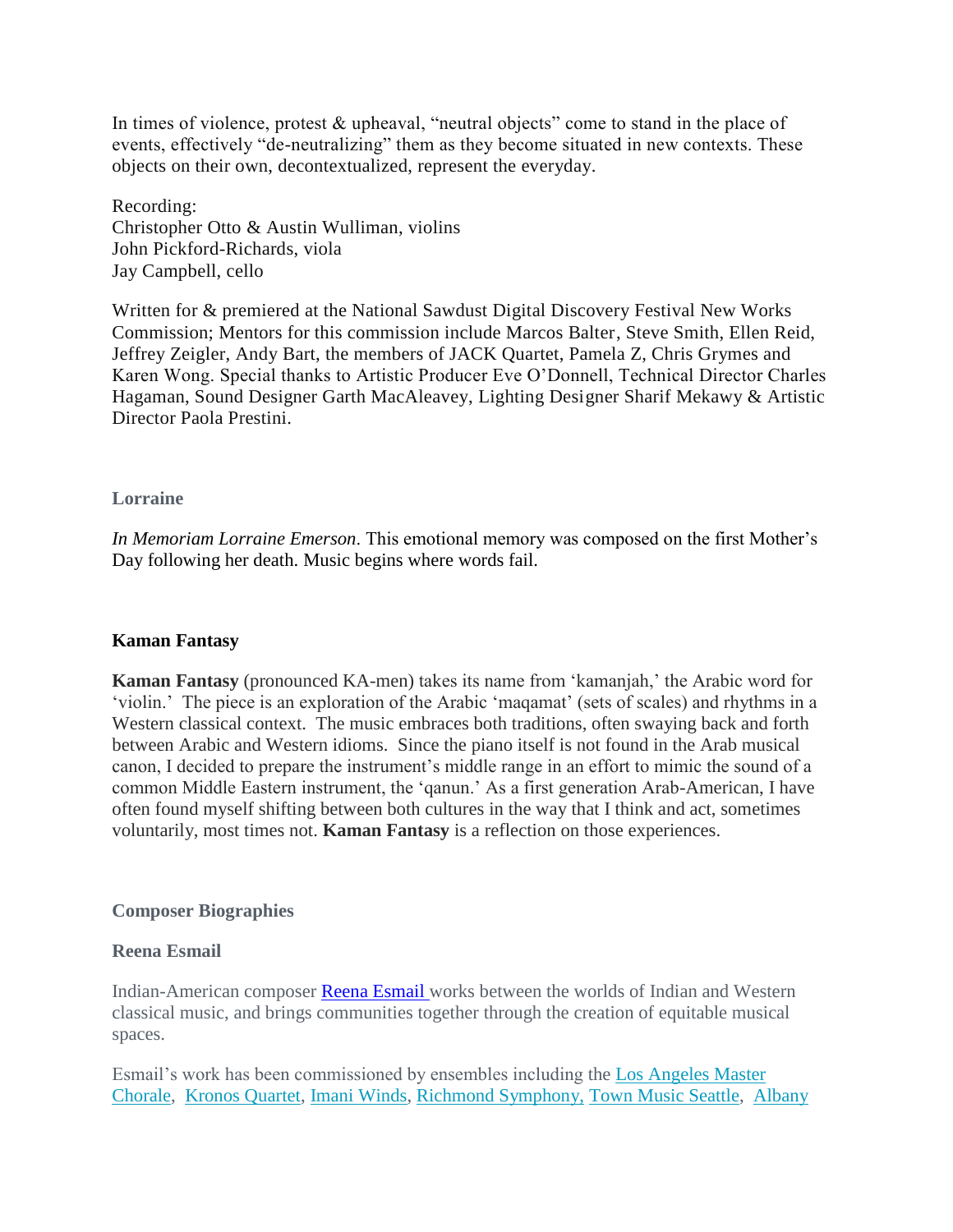[Symphony,](http://albanysymphony.com/) [Chicago Sinfonietta,](http://www.chicagosinfonietta.org/) [River Oaks Chamber Orchestra,](http://rocohouston.org/) [San Francisco Girls](https://www.sfgirlschorus.org/)  [Chorus,](https://www.sfgirlschorus.org/) [The Elora Festival,](https://www.elorafestival.ca/) [Juilliard415,](https://www.juilliard.edu/music) and [Yale Institute of Sacred Music.](https://ism.yale.edu/) Upcoming seasons include new work for [Seattle Symphony,](https://www.seattlesymphony.org/) [Baltimore Symphony Orchestra,](https://www.bsomusic.org/) [Santa Fe Desert](https://desertchorale.org/)  [Chorale,](https://desertchorale.org/) [Amherst College Choir and Orchestra,](http://www.amherstsymphonyorchestra.com/) [Santa Fe Pro Musica,](https://www.sfpromusica.org/) and [Conspirare.](https://conspirare.org/)

Esmail is the Los Angeles Master Chorale's 2020-2023 Swan Family Artist in Residence, and Seattle Symphony's 2020-21 Composer-in-Residence. Previously, she was named a 2019 United States Artist Fellow in Music, and the 2019 Grand Prize Winner of the S & R Foundation's Washington Award. Esmail was also a 2017-18 Kennedy Center Citizen Artist Fellow. She was the 2012 Walter Hinrichsen Award from the American Academy of Arts and Letters (and subsequent publication of a work by C.F. Peters)

Esmail holds degrees in composition from [The Juilliard School](http://www.juilliard.edu/) (BM'05) and the [Yale School of](http://music.yale.edu/)  [Music](http://music.yale.edu/) (MM'11, MMA'14, DMA'18). Her primary teachers have included [Susan Botti,](http://www.susanbotti.com/) [Aaron](http://www.schirmer.com/default.aspx?TabId=2419&State_2872=2&ComposerId_2872=824)  [Jay Kernis,](http://www.schirmer.com/default.aspx?TabId=2419&State_2872=2&ComposerId_2872=824) [Christopher Theofanidis](http://pcm.peabody.jhu.edu/~theofanidis/) and [Martin Bresnick,](http://www.martinbresnick.com/) [Christopher Rouse](http://www.christopherrouse.com/) and [Samuel Adler.](http://www.samueladler.com/) She received a Fulbright-Nehru grant to study Hindustani music in India. Her Hindustani music teachers include Srimati Lakshmi Shankar and Gaurav Mazundar, and she currently studies and collaborates with Saili Oak. Her doctoral thesis, entitled Finding Common Ground: Uniting Practices in Hindustani and Western Art Musicians explores the methods and challenges of the collaborative process between Hindustani musicians and Western composers.

Esmail was Composer-in-Residence for Street Symphony (2016-18) and is currently an Artistic Director of Shastra, a non-profit organization that promotes cross-cultural music connecting music traditions of India and the West.

She currently resides in Los Angeles, California.

**Andrea Clearfield** (Composer) is an award-winning composer of music for orchestra, opera, chorus, chamber ensemble, dance, and multimedia collaborations. Clearfield creates deep, emotive musical languages that build cultural and artistic bridges. She has been praised by the New York Times for her "graceful tracery and lively, rhythmically vital writing", the Philadelphia Inquirer for her "compositional wizardry" and "mastery with large choral and instrumental forces", the L.A. Times for her "fluid and glistening orchestration" and by Opera News for her "vivid and galvanizing" music of "timeless beauty".

Her works are performed widely in the U.S. and abroad. Among her 160 works are twelve largescale cantatas including one commissioned and premiered by The Philadelphia Orchestra. Andrea was a 2020 recipient of the Pew Center for Arts & Heritage International Artist Residency, was named the 2020 The David Del Tredici Residency Fellow at [Yaddo](https://www.yaddo.org/) in Saratoga Springs, NY and was awarded a 2020 Helene Wurlitzer [Foundation](https://wurlitzerfoundation.org/) Fellowship in Taos, NM. She is currently 2020-2022 Composer-in-residence with National Concerts at Carnegie Hall. 2021 commissions include a cantata for The Mendelssohn Club funded by the NEA to libretto by Ellen Frankel and a new work for chorus and orchestra for the University of New Mexico. Recent works are inspired by Tibetan music fieldwork that she conducted in the Nepalese Himalaya. Her first opera, *MILA, Great [Sorcerer](http://www.adriandimanlig.com/viewpoints-prototpye-2019-continues-to-aggressively-push-the-boundaries-of-opera-and-music-theater/)*, to libretto by Jean-Claude van Itallie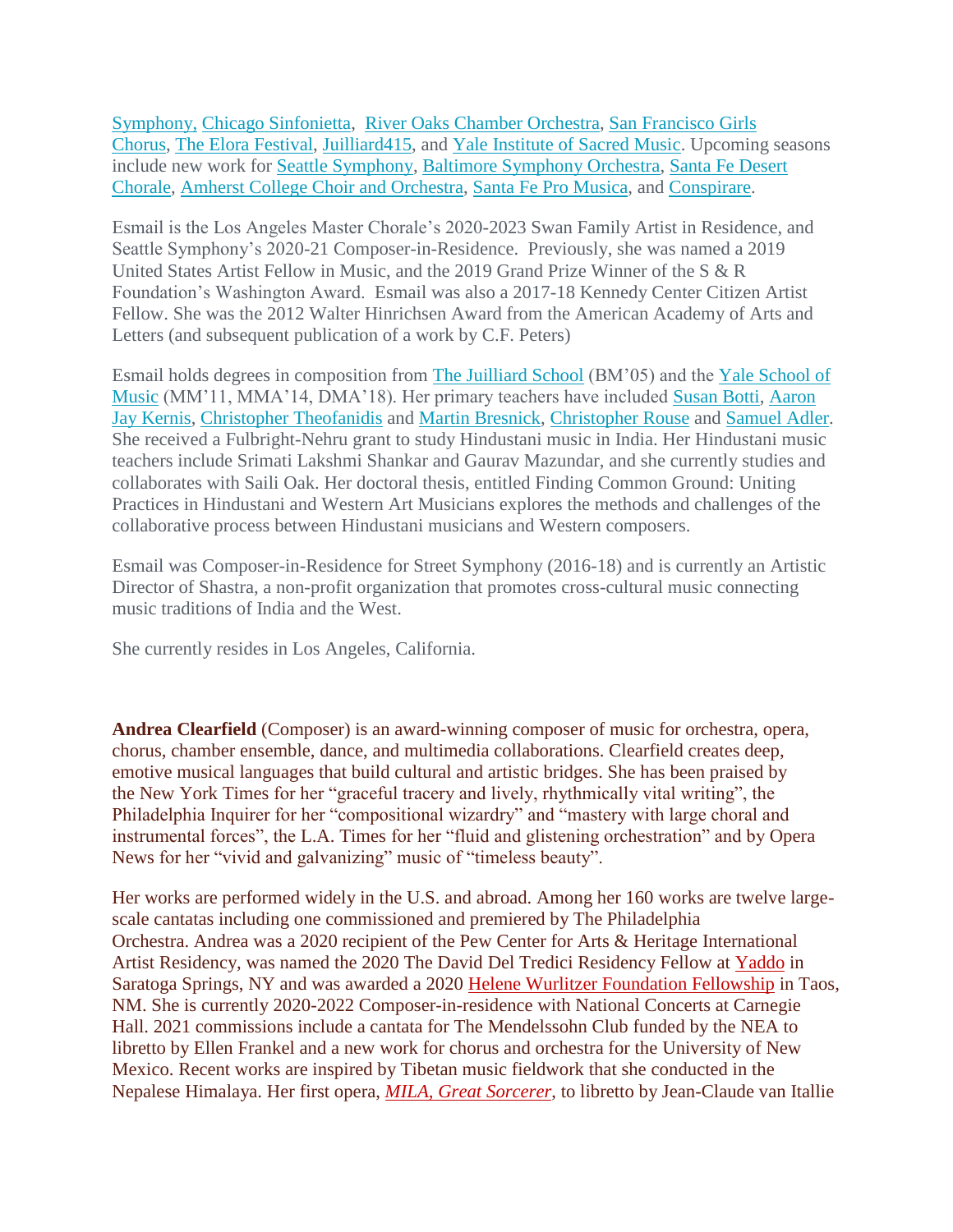and Lois Walden, was presented at the acclaimed NYC [Prototype](http://prototypefestival.org/shows/mila-great-sorcerer/?fbclid=IwAR1H60RSZSlys6cAvM8VN7ZJFMR4WlG1Nj_oX2ioYBV5QOPu72-xUx90DXc) Festival in January, 2019. She was appointed the Steven R. Gerber Composer in Residence with the Chamber Orchestra of Philadelphia for their 2018-19 season. Dr. Clearfield was awarded a 2017 Independence Foundation Fellowship, a 2016 Pew Fellowship in the Arts and fellowships at the Rockefeller Foundation's Bellagio Center, American Academy in Rome, Yaddo, Ucross, Wurlitzer Foundation, Copland House and the MacDowell Colony among others.

Her music is published by Boosey & Hawkes, G. Schirmer, Hal Leonard and Seeadot and recorded on the Bridge, Sony, MSR, Albany, Crystal and Innova labels. Passionate for building community around the arts, she is founder and host of the renowned Salon featuring contemporary, classical, jazz, electronic, dance, and world music since 1986. As a performer she played keyboards with the Relâche Ensemble for 25 years and had the great honor of being invited to perform with the Court of the Dalai Lama. She is in demand as a curator, adjudicator, speaker and concert host. She has served on the Board of Directors of the Recording Academy/Grammy's, Philadelphia Chapter. More at [www.andreaclearfield.com](http://www.andreaclearfield.com/)

# **Yaz Lancaster**

*"Warm, crunchy, [and] beautifully heart-wrenching"* characterizes the work of transdisciplinary artist Yaz Lancaster (they/them/theirs). They are most interested in practices aligned with relational aesthetics & the everyday, fragments & collage, and antioppression.

Yaz performs as a violinist, vocalist & steel-pannist in a wide variety of settings including DIY/indie venues, contemporary chamber music, and orchestras. Most recently, they have been developing a pop/post-genre duo with guitarist-producer Andrew Noseworthy. Their work is presented in many different mediums  $\&$  collaborative projects, and often reckons with specific influences ranging from politics of identity & liberation, to natural phenomena and poetics. Yaz has had the privilege & opportunity to build community in the US, Canada & Trinidad and Tobago—they have created with artists like Andy Akiho, Anne Leilehua Lanzilotti, Contact Contemporary Ensemble, Contemporaneous, Hypercube, JACK Quartet, Skiffle Steel Orchestra, and Wadada Leo Smith. Their record of commissioned music for violin/voice & electronics is forthcoming on people | places | records.

Yaz holds degrees in violin performance & poetry from New York University where they studied with Cyrus Beroukhim, Robert Honstein & Terrance Hayes (among others). They are the visual arts editor at Peach Mag & a contributing writer at ICIYL. Yaz loves chess, horror movies, & bubble tea.

## **[Ty Alan Emerson](http://www.tyalanemerson.com/)**

**Saad Haddad** is a composer of orchestral, chamber, vocal, and electroacoustic music who achieves a "remarkable fusion of idioms" (*New York Times*), most notably in his work exploring the disparate qualities inherent in Western art music and Middle Eastern musical tradition. His music delves into that relationship by transferring the performance techniques of traditional Arab instruments to Western symphonic instruments, while extending their capabilities through the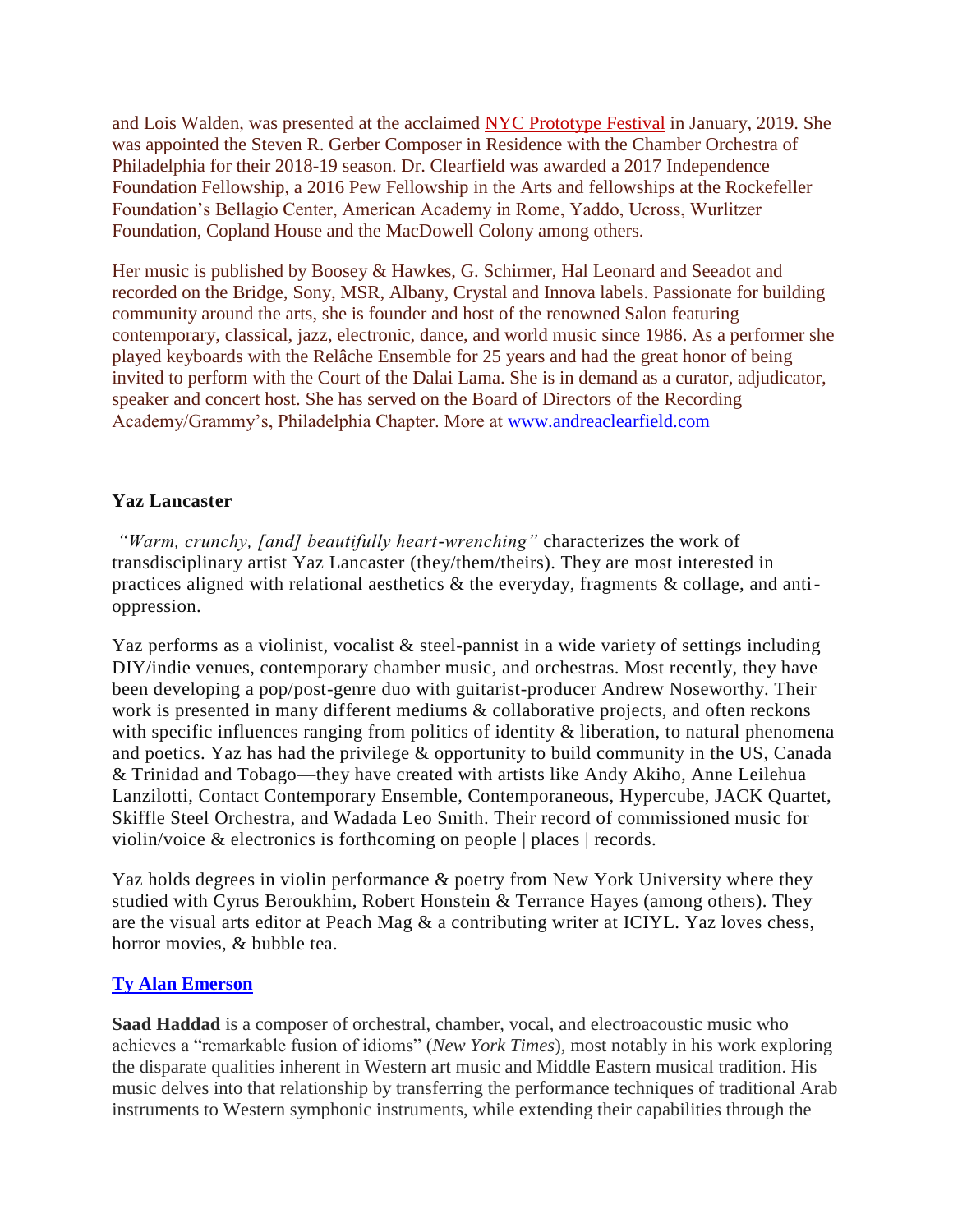advancement of technology.

Mr. Haddad's orchestral works have been performed by the Minnesota Orchestra, Los Angeles Philharmonic, American Composers Orchestra, Illinois Philharmonic, Chicago Composers Orchestra, Kaleidoscope Chamber Orchestra, Symphony in C, Hangzhou Philharmonic, and the symphony orchestras of Albany, Columbus, Milwaukee, New Jersey, Princeton, and Sioux City. He has also received performances by the JACK Quartet, Lydian String Quartet, Locrian Chamber Players, Society for New Music, and Utah Arts Festival, and his works have been performed abroad in China, Austria, Germany, Brazil and Canada.

Recent distinctions include the Charles Ives Fellowship from the American Academy of Arts and Letters, Barlow Endowment General Commission, S&R Foundation Washington Award Grand Prize, Jerome Fund for New Music grant from the American Composers Forum, Palmer Dixon Award from The Juilliard School, Aaron Copland Residency Award, and multiple awards from ASCAP, BMI, and the Vancouver Chamber Choir. He has been in residence at the Millay Colony for the Arts, Ucross Foundation, Bogliasco Foundation, Studios of Key West, Soundstreams Composer Workshop, and Luzerne Music Center.

Saad Haddad divides his time between Los Angeles and New York, where he currently serves as a Dean's Fellow at Columbia University and the 2019-2021 Young Concert Artists Composerin-Residence.

## **Performer Biographies**

**Kim Gomez** has been a member of The Cleveland Orchestra since 1990. A native of Louisville, Kentucky, Ms. Gomez grew up in a musical family; she studied at the Peabody Conservatory, then earned a Bachelor of Music degree and an Artist Diploma from the Cleveland Institute of Music, where she was a concerto competition winner. Her teachers have included David Cerone, Josef Gingold, Daniel Heifetz, Virginia Schneider, David Updegraff, Donald Weilerstein, and Mimi Zweig. Ms. Gomez has appeared on three occasions as a soloist with the Louisville Symphony Orchestra and has made solo appearances with the Berlin Symphony Orchestra and the Cleveland Institute of Music Orchestra. Kim and her husband James have six children.

**Lisa Boyko** joined The Cleveland Orchestra in 1991, after serving as a member of the New Orleans Symphony, Toronto Symphony, and the Minnesota Orchestra. Born in Cleveland and raised in Tucson, Arizona, Ms. Boyko studied for two years in Vienna at the Musikgymnasium and the Hochschule für Musik. In 1985, she received a bachelor of music degree from the Cleveland Institute of Music (CIM), where she was a student of Robert Vernon.

Ms. Boyko has appeared as alumni soloist with the Cleveland Institute of Music Chamber Orchestra in the Cleveland premiere of Darius Milhaud's *Concertino d'été* and continues to perform regularly in solo recitals and chamber music concerts. She is a founding member of the Cleveland Chamber Collective, which since 1992 has had the mission of bringing both new music and neglected works of the past to the public.